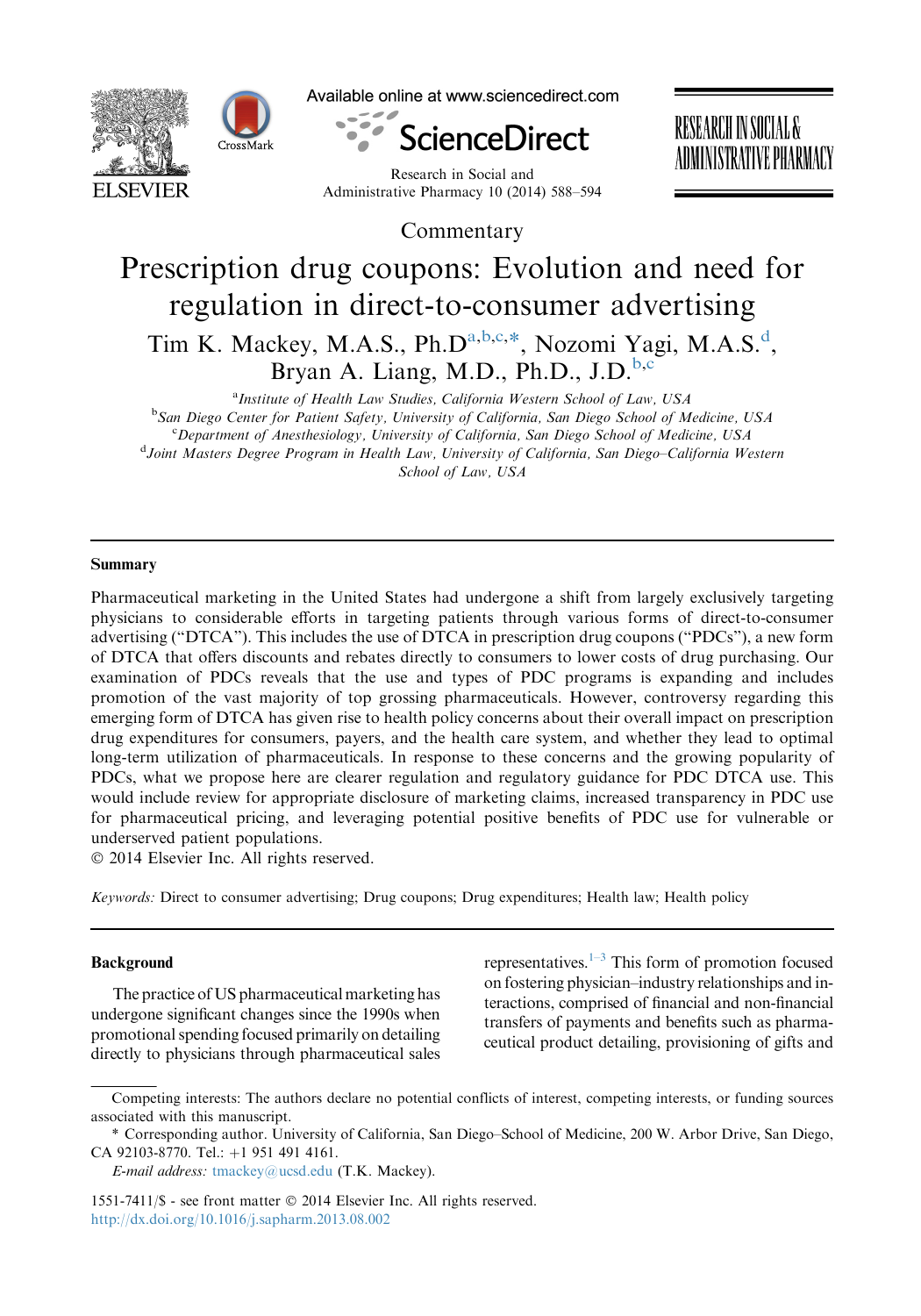entertainment, consulting arrangements, honorarium, free meals and travel, subsidizing of continuing medical education, and other forms of direct-tophysician marketing.<sup>1-5</sup>

However, increased scrutiny of physician–industry relationships and the potential conflicts of interests arising from these interactions coupled with record health care fraud and abuse settlements associated with illegal marketing, have resulted in new and emerging forms of pharmaceutical promotion aimed at consumers, not physicians.<sup>[1,6,7](#page-5-0)</sup> Similarly, the recent implementation of transparency and disclosure requirements for physician payments made by industry under the Patient Protection and Affordable Care Act sunshine provisions also may have an impact on direct-to-physician marketing, as manufacturers and physicians attempt to avoid public disclosure of these payments.<sup>[6](#page-5-0)</sup>

These development have led to an increased emphasis on direct-to-consumer advertising ("DTCA"), currently only permitted in the US and New Zealand in developed markets.<sup>7,8</sup> This form of promotion, which experienced a  $\sim$  330% increase in expenditures from 1996 to 2005, has undergone its own changes and increases in utilization following the lifting of a US Food and Drug Administration ("FDA") voluntary moratorium in the 1980s and further permissive FDA guidance in  $1997$ <sup>[8–10](#page-5-0)</sup> However, DTCA has been criticized as having potential negative consequences, including leading to increased health care costs, inappropriate physician prescribing habits, marketing of unsafe drugs, and overemphasizing benefits over drug risks. $7,10-14$ 

Like other forms of pharmaceutical promotion, DTCA recently has seen a decrease in spending, but unique to DTCA has been its emergence in new mediums, moving from early print and radio ads, followed by TV, and now increased growth and expenditure of online DTCA.<sup>[10,14](#page-5-0)</sup> Indeed, US health care and pharmaceutical online advertisement spending is predicted to experience doubledigit growth from 2010 to 2015, while consumers increasingly utilize the Internet for health informa-tion seeking and self-prescribing behavior.<sup>[8,15,16](#page-5-0)</sup>

This "evolution" of DTCA has also recently included a move to the new medium of prescription drug coupons ("PDCs") that market cost-savings, discounts, and rebates on co-payments or out-ofpocket expenses direct to the consumer. $17-19$  This relatively new form of DTCA has also come under scrutiny and debate regarding its potential impact on prescription drug utilization and expenditures necessitating further examination.

#### Expansion and forms of PDCs

PDCs, also known as prescription drug discount cards and prescription drug co-pay subsidy programs, are a relatively new and innovative phenomenon in pharmaceutical marketing. This form of DTCA advertises co-payment discounts to lower the cost of brand name drugs for patients with private insurance or those paying out-ofpocket.[18](#page-6-0) While PDCs often enable short-term savings for consumers on expensive brand name prescription drugs, a critical question is whether they represent an appropriate way to reduce overall prescription drug expenditures for consumers, payers or the health care system, and whether they lead to optimal long-term utilization of pharmaceuticals and health care resources.

PDCs are readily available in various mediums, including at physician offices in pamphlets, marketing inserts or other physical collateral, and are also available online as printable forms and even as eCoupons.[17,18,20](#page-6-0) Increasingly, dedicated websites allow consumers to sign up for virtual drug discount cards and search and print PDCs online.[17,21](#page-6-0) These third party non-manufacturer websites and related affiliate sites also actively promote PDCs and drug discount card services via social media DTCA, including use of You-Tube videos, Facebook promotional pages, and use of Twitter. DTCA of PDCs is also moving toward emerging mHealth platforms, including smartphone applications like "GoodRx", that allows consumers to search, shop for, and down-load coupons from their own mobile phone.<sup>[22](#page-6-0)</sup>

Recently, health marketing company Physicians Interactive and wholesale pharmaceutical distributor McKesson Corporation also announced the launch of an eCoupon solution utilizing electronic health records and e-prescribing systems to automatically deliver PDCs directly to pharmacies. $23$ The system aims to check PDC availability for medications selected by prescribers, check patient eligibility to qualify for PDC, and then automatically send the PDC to the pharmacy to enable the patient to redeem. $^{23}$  $^{23}$  $^{23}$  By leveraging electronic health record and prescribing systems and linking them with targeted DTCA at point-of-sale ("POS"), this innovative strategy has the potential to significantly increase PDC utilization.

Hence, use of DTCA for PDCs covers a broad scope of marketing mediums, and looks to continue to expand with emerging health-related technologies. A few examples of these PDC programs for blockbuster drugs are provided below.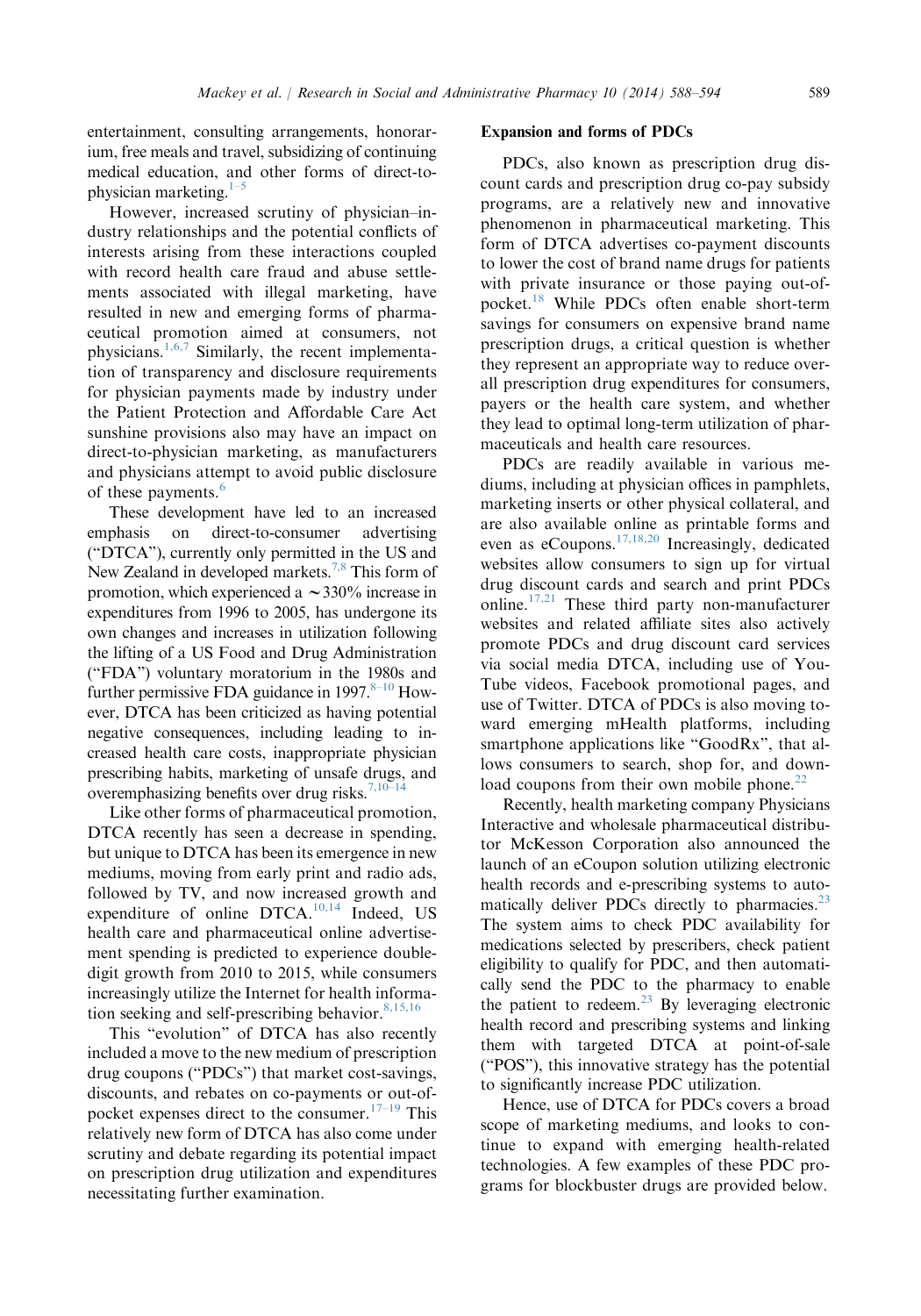#### Examples of PDCs

PDCs are typically used for top-selling branded drugs and may be associated with products with impending patent expiry that can enable continued sales following loss of market exclusivity. For example, in a simple online search using Google search engine conducted from Nov 2011–Nov 2012 using the keywords "prescription drug coupon" and a specific blockbuster drug name, we found nine of the top-10 selling drugs (90%) of 2010, which include Lipitor, Nexium, Plavix, Advair Diskus, Abilify, Seroquel, Singulair, Crestor, and Actos. All had PDCs available on their manufacturers' websites. A majority (60%) of these drugs also had FDA "black box" warnings, indicating potential for serious injury or death (Table 1). Reflecting this increased PDC use, the number of PDC drug product programs has also proliferated rapidly, more than quadrupling from 86 in 2009 to 362 in 2012.<sup>[24](#page-6-0)</sup> Ongoing access to PDCs are not always consistent, as some observed PDC programs were terminated during the time of review.

Common PDC characteristics include: (a) exclusion of patients covered by government programs (Medicare and Medicaid); (b) a single-digit advertised co-pay amount; and (c) maximum monthly and annual cost savings for participants. For example, the world's historically best selling drug, Lipitor,  $25,26$  uses a PDC program available online (see: [http://www.lipitor.com/patients/Lipitor](http://www.lipitor.com/patients/LipitorCoPayCardRegistration.aspx) [CoPayCardRegistration.aspx\)](http://www.lipitor.com/patients/LipitorCoPayCardRegistration.aspx). It prominently advertises a "\$4 co-pay" card at participating pharmacy providers. Using the Lipitor PDC program, a consumer is able to have the manufacturer, Pfizer, cover the cost of their co-pay up to a maximum of \$100 per month with a maximum cost savings of \$1500 per year. In other words, if a consumer's monthly co-pay from the insurer is \$104 per month or less, they only pay a total \$4 out-of-pocket for the branded product regardless of the cost to the payer. For those who exceed the \$104 co-pay or are uninsured, they receive a maximum discount of \$100 and pay the balance out-of-pocket.

Lipitor's PDC program was launched in December 2010 and promoted using various forms of DTCA to retain market share in anticipation of patent expiry, loss of market exclusivity in November 2011, and as a strategy to attract new consumers.[21,27](#page-6-0) It began by offering a \$50 maximum discount when 2 generic versions (one manufactured by Ranbaxy Laboratories and one "authorized generic" sold by Watson Pharmaceuticals, Inc.) of Lipitor entered the market, but then raised the discount to \$75 and extended the term of the program in May 2012 in response to additional generic market entry that further pushed down Lipitor prices. $18,21$  The program currently offers a \$100 discount representing a 100% increase in the maximum rebate from its inception of the program in 2010, and now has an expiration date of December 2014. Although Lipitor has lost significant market share to generic manufacturers, its PDC program has signed up some

Table 1 Top 10 selling drugs and PDC availability

| Top selling drugs                                 | Sales in<br>2010 (\$BN) | Patent expiry<br>state or expected<br>patent expiry | Online PDC<br>availability as<br>of Nov $2011$ | Online PDC<br>availability as<br>of Nov $2012$ | Black box<br>warning |
|---------------------------------------------------|-------------------------|-----------------------------------------------------|------------------------------------------------|------------------------------------------------|----------------------|
| Lipitor (atorvastatin)                            | 7.2                     | Expired                                             | Yes                                            | Yes                                            | No.                  |
| Nexium (esomeprazole)                             | 6.3                     | 2014                                                | Yes                                            | Yes                                            | No.                  |
| Plavix (clopidogrel)                              | 6.1                     | Expired                                             | No                                             | Yes                                            | Yes                  |
| Advair Diskus (fluticasone/salmeterol<br>inhaled) | 4.7                     | Expired                                             | Yes                                            | Yes                                            | Yes                  |
| Abilify (aripiprazole)                            | 4.6                     | 2015                                                | Yes                                            | Yes                                            | Yes                  |
| Seroquel XR (quetiapine)                          | 4.4                     | Expired                                             | No                                             | Yes                                            | Yes                  |
| Singulair (montelukast)                           | 4.1                     | 2012                                                | Yes                                            | No                                             | No                   |
| Crestor (rosuvastatin)                            | 3.8                     | 2016                                                | <b>Yes</b>                                     | <b>Yes</b>                                     | No.                  |
| Actos (pioglitazone)                              | 3.5                     | 2012                                                | Yes                                            | Yes                                            | Yes                  |
| Epogen (epoetin alfa)                             | 3.3                     | 2015                                                | No                                             | No                                             | Yes                  |

Expected expiry date data from Medco [https://host1.medcohealth.com/art/corporate/anticipatedfirsttime\\_generics.](https://host1.medcohealth.com/art/corporate/anticipatedfirsttime_generics.pdf) [pdf](https://host1.medcohealth.com/art/corporate/anticipatedfirsttime_generics.pdf).

Black box warnings data from Epocrates online.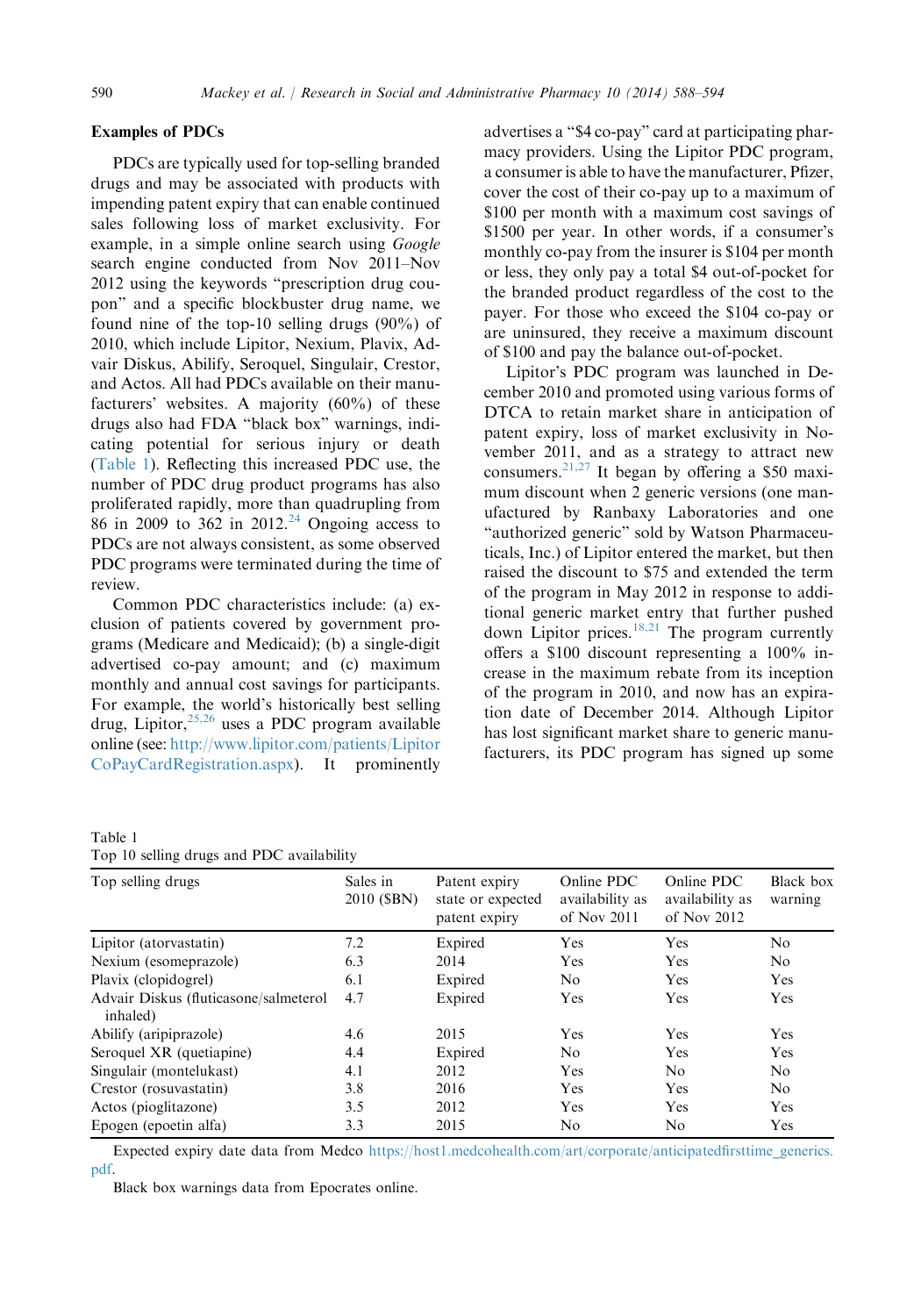750,000 users and has expanded to five other drugs. $^{21}$  $^{21}$  $^{21}$ 

Similar to Lipitor's PDC program, AstraZeneca's Nexium PDC site advertises an \$18 per month savings card that has a maximum discount of \$50 for a one-month supply (see: [https://www.purple](https://www.purplepill.com/purple-plus-savings-card.aspx) [pill.com/purple-plus-savings-card.aspx](https://www.purplepill.com/purple-plus-savings-card.aspx)). Nexium's patent is set to expire in 2014. Other PDC programs have some variation but similar terms. As an example, Otsuka America Pharmaceutical, Inc.'s Abilify PDC site promotes a PDC Savings Card program that combines a 30-day free trial of the drug followed by promotion of a \$25 co-pay that has a maximum discount of \$150 for a one-month supply (see: <https://www.abilifyassistprogram.com/>). Both of these programs have expiration dates associated with their PDC programs indicating that discounts may not be accessible to patients on later dates.

## Controversy regarding PDC DTCA

PDCs may have the potential to provide substantial discounts directly and conveniently to patients to offset co-pays and out-of-pocket expenses, reduce financial burden of prescription drug expenditures, and even improve medication adherence, especially for newer pharmaceuticals with no other therapeutic alternative or generic formulation.[18,19](#page-6-0) However, a key health policy concern regarding PDCs is whether they will materialize into actual short-term or long-term cost savings for individuals and whether they will lead to increased aggregate health care expenditures which could lead to higher indirect costs (i.e., increased insurance premiums).<sup>[18](#page-6-0)</sup> For example, the Pharmaceutical Care Management Association, a trade association of pharmacy benefit managers, has claimed that PDC programs will increase prescription drug costs by \$32 billion for commercially insured patients in the next decade. $20,24$  With an estimated 19 million Americans now using coupons to save money on prescription medications, appropriate assessment of this form of DTCA is critical.<sup>[28](#page-6-0)</sup>

From the perspective of the patient/consumer, DTCA utilized for PDCs may have an impact on consumer attitudes or behavior that may influence perceptions or receptiveness regarding risks and benefits and subsequent purchase of a branded pharmaceutical product.<sup>[29](#page-6-0)</sup> A study conducted by Bhutada et al found that consumers exposed to fictional PDC DTCA had significantly more favorable and positive attitudes toward pharmaceutical advertisements and brands and were also more likely to ask a physician about the advertised PDC drug.<sup>19</sup> This is despite the risk that consumers may not take all the necessary steps to redeem the rebate.[30](#page-6-0) Indeed, consumers may have optimistic perceptions of following through with redemption, but research has shown that similar types of rebate programs can result in very low redemption rates, meaning benefits may not inure to the consumer.<sup>[30](#page-6-0)</sup> As an example, market research studies have estimated that online coupon redemption rates are only between 5 and  $20\%$ .<sup>[31](#page-6-0)</sup>

PDCs also prominently use statements such as "pay as low as \$X co-pay per month" or "[BRAND] \$X Co-Pay Card" advertising the lowest cost possible to the consumer. However, the actual cost to the prospective patient/consumer can be higher than what is marketed due to limits on savings, eligibility requirements, prescription size limitations, and limited time of offers with details often provided in obscure fine print not easily accessible to consumers.<sup>[28](#page-6-0)</sup>

For example, uninsured consumers (if eligible) or those without prescription drug coverage paying out-of-pocket for drugs are limited to a maximum disbursement that can significantly reduce expected savings. When the authors examined Lipitor's PDC program in 2012, an out-ofpocket paying patient purchasing brand name Lipitor from [healthwarehouse.com,](http://healthwarehouse.com) a popular and accredited National Association of Boards of Pharmacy Verified Internet Pharmacy Practice Site online retail mail-order pharmacy, would pay a listed price of \$168.30 (40 mg/1-month supply) and would receive a PDC credit (\$75) totaling a net cost of \$93.30 (\$1119.60/year). In comparison, the generic equivalent to Lipitor under the International Nonproprietary Name, Atorvastatin, is available from the same online retailer at the same dosage and quantity for the price of \$16.00 per month without a coupon (\$192.00/ year). This represents a cost savings of \$77.30/ month (\$927.60/year) for the consumer who chooses to purchase the generic equivalent.

Similarly, a study funded through a multistate prescription drug consumer fraud settlement by the state Attorney General Consumer and Prescriber Education Grant program issued by Consumer Reports, examined a number of PDCs in  $2012<sup>28</sup>$  It found that even though free trials and discounts on prescription drugs might be available, alternative therapeutic options or generic equivalents may represent better and more cost-effective treatment options.[28](#page-6-0) Tiered prescription pricing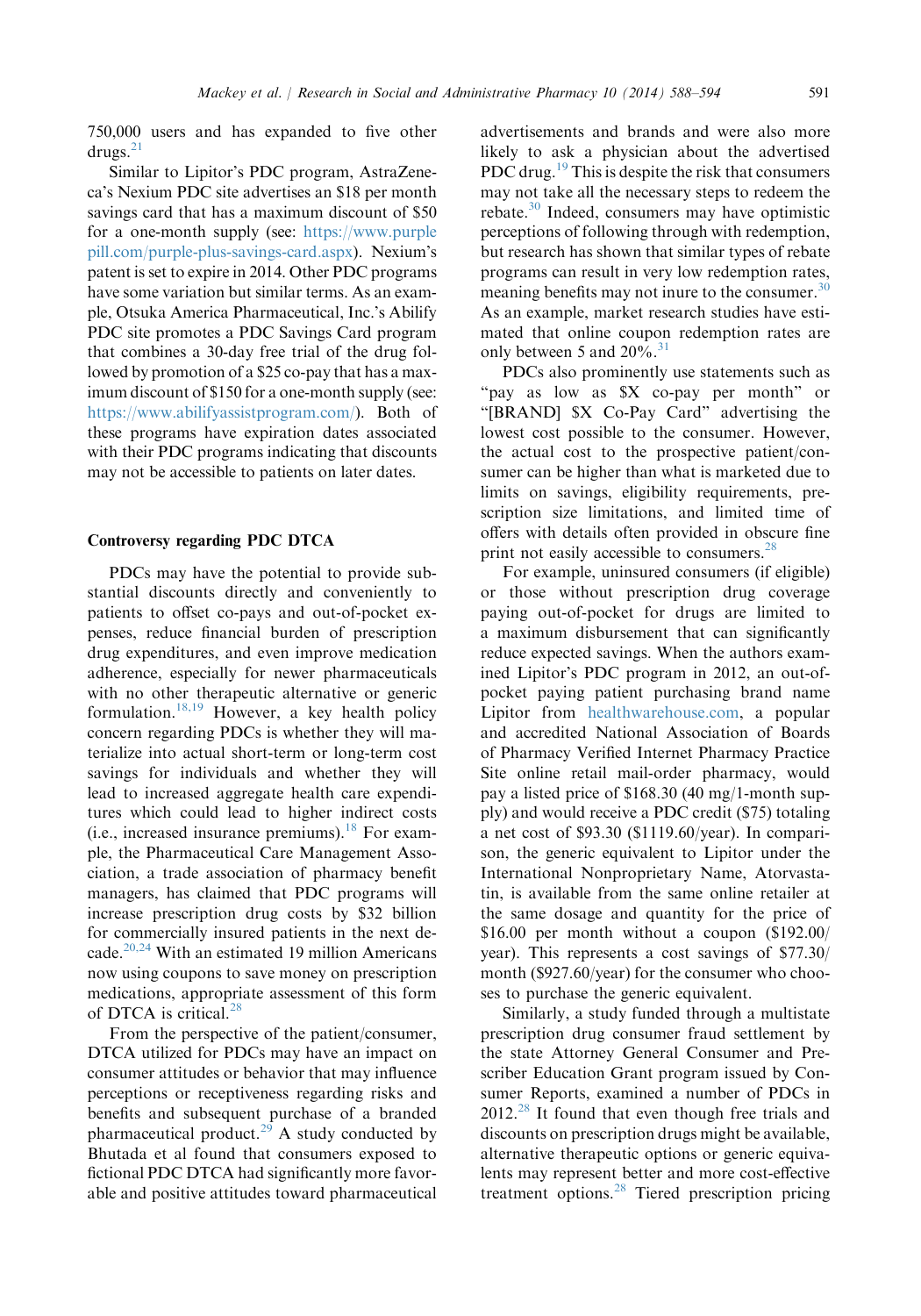for insured patients using PDCs may also result in higher costs if using branded products when ge-nerics equivalents are available.<sup>[20](#page-6-0)</sup> In these cases, patients may be responsible for any difference between the generic price and the branded price in commercial health plans, which can be 4–6 times higher than generic co-pays.<sup>[32](#page-6-0)</sup>

Consumers also may be faced with price increases if a manufacturer decides to have a limited term on PDC eligibility or otherwise discontinues a PDC program. $18$  When such changes abruptly occur, consumers may experience significant co-pay and/or other cost increases if they do not take necessary steps to ensure continued savings or switch to generic equivalent if clinically appropriate.<sup>28</sup> As an example, the PDC program for Crestor only applies to the first 12 prescriptions filled during a 14-month term, following this period, consumers are no longer eligible for discounts.<sup>28</sup>

#### Legal considerations

Federal government programs ban PDC usage because they regard these remuneration schemes to be in potential violation of the federal Anti-Kickback statute. Similarly, Massachusetts was the only state that specifically banned PDC usage; however, recently Massachusetts passed legislation amending its state anti-kickback law allowing PDC programs to be used by consumers only in circumstances where there is no generic equivalent medication available. $33$ 

Yet, despite legal prohibitions, PDCs may be utilized by patients covered under government prescription drug plans, even though this most likely constitutes a violation of applicable fraud and abuse laws and may lead to additional costs for federal and state health care programs. In fact, a 2012 survey found that 6% of seniors utilized PDCs for drug benefits available through Medi-care Part D or Medicare Advantage.<sup>[34](#page-6-0)</sup> Nearly all respondents stated they were unaware that Medi-care imposes restrictions on the use of PDCs.<sup>[34](#page-6-0)</sup>

Payers are also increasingly concerned about PDCs and their impact on cost-containment efforts. In March 2012, lawsuits were filed against seven drug manufacturers using PDC programs by a consumer coalition alleging that they were illegal and fraudulent under federal antitrust law.<sup>24</sup> Insurers have also unsuccessfully challenged manufacturer drug co-payment subsidy programs through litigation under the Racketeer Influenced and Corrupt Organizations Act and the Robinson–Patman Act for commercial bribery

that have largely been dismissed by US District Courts in New York and New Jersey.[35](#page-6-0)

## Policy reform

The growing popularity and increasing presence of DTCA-based PDCs in various physical and digital mediums requires careful consideration regarding potential benefits and negative impacts on health policy and prescription drug expenditures. Though PDC programs may enable cost savings to individual consumers, consumers may nevertheless not be fully cognizant of the true cost of purchasing branded drugs through PDC programs when other clinically appropriate options are available.

In response, the FDA in partnership with the Federal Trade Commission ("FTC") should be more proactive in review of physical and digital forms of DTCA promotion of PDC programs by manufacturers and other third parties. This should include requiring pre-submission and review of proposed PDC DTCA material under the existing FDA Office of Prescription Drug Promotion. While the FDA is currently engaged in exploratory studies examining the impact of DTCA coupons and other promotional offers on consumer perceptions regarding pharmaceutical product risk and benefit, PDC programs are already active and proliferating, requiring more immediate regulatory action.<sup>[29](#page-6-0)</sup>

At a minimum, the FDA and FTC should begin the process of reviewing existing PDC DTCA to ensure that it is not false or misleading, that information presented is truthful, balanced, and accurately communicated, and that the cost associated with use of PDCs in comparison to other available clinically appropriate alternatives is provided to consumers in a transparent and easily understandable manner. This would include development of industry guidance on appropriate use of advertising claims such as "\$X co-pay programs," with requirements to explicitly disclose to consumers that they are mail-in rebate programs and may impose limits and conditions on maximum cost savings. This information should be prominently disclosed in all DTCA marketing communications to consumers to ensure balanced information regarding potential cost and benefits.

Additionally, PDC programs should include dynamic and transparent disclosure of expected pricing of advertised products based on examples of typical insurance status or lack thereof,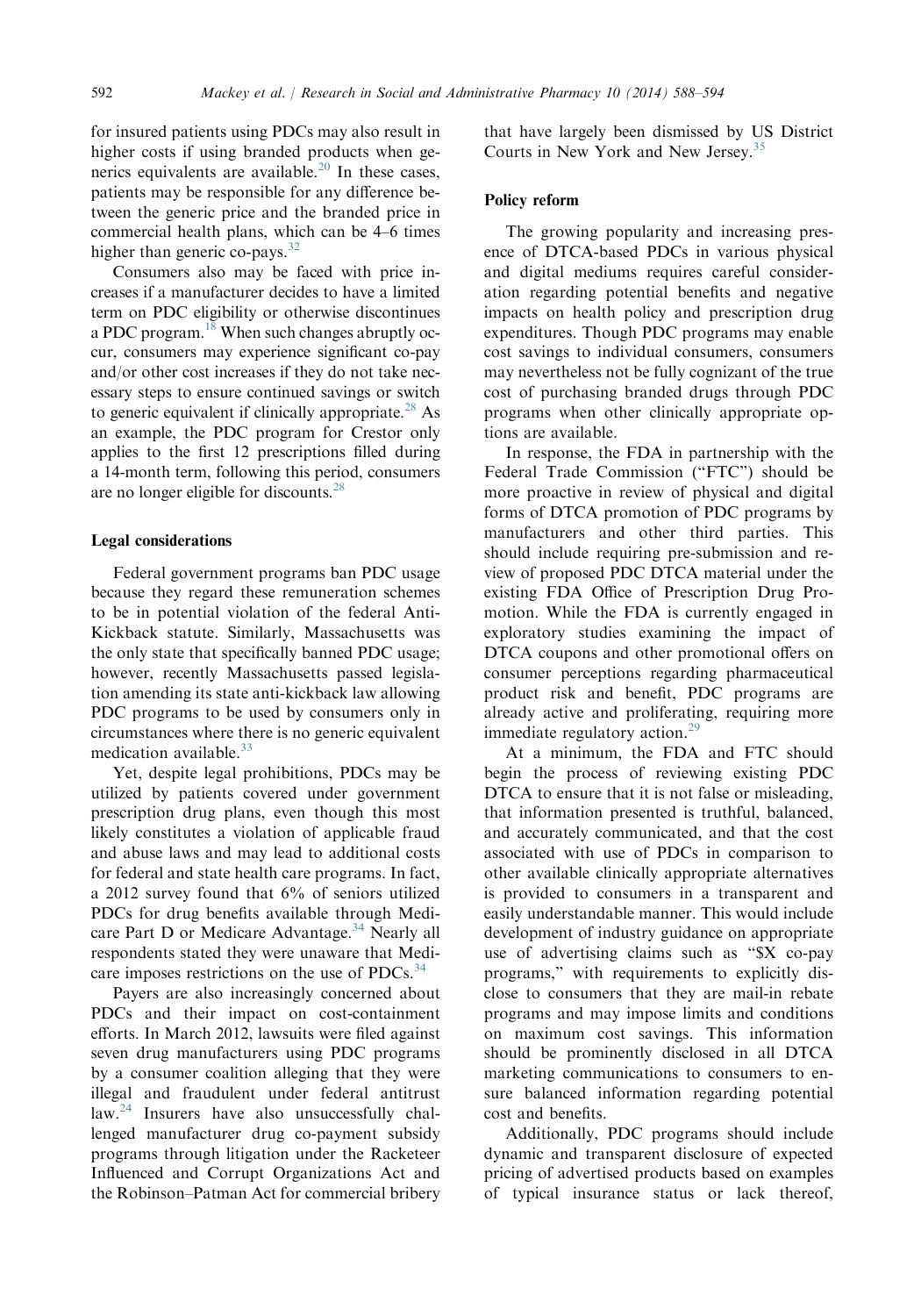<span id="page-5-0"></span>information on alternative treatment options (including availability of generic equivalents if applicable), explanation of higher costs that may be incurred with different health plan pricing arrangements, and the potential cost to the consumer if the PDC is terminated. If PDC benefits are only available at specified pharmacies, they should be disclosed to customers in an up-to-date listing with associated pricing.

Ideally, PDCs should originate only from licensed and authorized manufacturers of an advertised drug to ensure quality and accuracy of information and to ensure patient safety. Another alternative is adopting policy similar to the state of Massachusetts to only permit PDC DTCA in cases when no clear generic equivalent is available for consumption. However, policymakers also can explore programs that leverage the potential benefits of PDC programs for patients. This could include exploration of targeted PDC use for prescription drugs or patient populations that are underserved (such as for orphan drugs or rare disease populations as proposed in previous studies),  $36$  for patients who are economically disadvantaged, or for pharmaceuticals with low treatment adherence rates.

It would behoove physicians to be aware of the potential risks and benefits of PDCs and carefully partner with their patients to make informed decisions about possible use given that they may represent one of the primary sources of dispensing PDCs to patients.<sup>[34](#page-6-0)</sup> With provider oversight, the use of clinically-equivalent generics and no-cost/ low-cost drug programs should be considered to ensure appropriate treatment at cost-effective pricing.

## Conclusion

PDCs represent a new and emerging form of DTCA that has yet to be adequately studied or assessed for potential impact on consumer perception and influence, prescription drug utilization, or effect on overall health care related expenditures. However, researchers, consumer advocacy groups, and insurers have already expressed concern over this form of DTCA that may incentivize consumers to purchase expensive drugs. Health care professionals, regulators and policymakers must partner to appropriately address this form of pharmaceutical promotion while remaining sensitive to the cost concerns of patients to best advocate for responsible use of PDCs and their potential benefits.

#### References

- 1. [Liang BA, Mackey T. Confronting conflict: address](http://refhub.elsevier.com/S1551-7411(13)00152-6/sref1)[ing institutional conflicts of interest in academic med](http://refhub.elsevier.com/S1551-7411(13)00152-6/sref1)ical centers. Am J Law Med 2010;36:136-187.
- 2. [Gagnon MA, Lexchin J. The cost of pushing pills:](http://refhub.elsevier.com/S1551-7411(13)00152-6/sref2) [a new estimate of pharmaceutical promotion expen](http://refhub.elsevier.com/S1551-7411(13)00152-6/sref2)[ditures in the United States.](http://refhub.elsevier.com/S1551-7411(13)00152-6/sref2) PLoS Med 2008;5:e1.
- 3. Greene JA. Pharmaceutical marketing research and the prescribing physician. Ann Intern Med 2007;146: 742–748. [http://dx.doi.org/10.7326/0003-4819-146-](http://dx.doi.org/10.7326/0003-4819-146-10-200705150-00008) [10-200705150-00008.](http://dx.doi.org/10.7326/0003-4819-146-10-200705150-00008)
- 4. Steinman MA, Landefeld CS, Baron RB. Industry support of  $CME$  – are we at the tipping point? N Engl J Med 2012;366:1069–1071. [http://dx.doi.org/](http://dx.doi.org/10.1056/NEJMp1114776) [10.1056/NEJMp1114776](http://dx.doi.org/10.1056/NEJMp1114776).
- 5. [Wazana A. Physicians and the pharmaceutical indus](http://refhub.elsevier.com/S1551-7411(13)00152-6/sref5)[try: is a gift ever just a gift?](http://refhub.elsevier.com/S1551-7411(13)00152-6/sref5) JAMA 2000;283:373–380.
- 6. Mackey TK, Liang BA. Physician payment disclosure under health care reform: will the sun shine? J Am Board Fam Med 2013;26:327–331. [http://dx.doi.](http://dx.doi.org/10.3122/jabfm.2013.03.120264) [org/10.3122/jabfm.2013.03.120264.](http://dx.doi.org/10.3122/jabfm.2013.03.120264)
- 7. Liang BA, Mackey T. Reforming direct-to-consumer advertising. Nat Biotechnol 2011;29:397–400. [http://](http://dx.doi.org/10.1038/nbt.1865) [dx.doi.org/10.1038/nbt.1865.](http://dx.doi.org/10.1038/nbt.1865)
- 8. Liang BA, Mackey TK. Prevalence and global health implications of social media in direct-to-consumer drug advertising. J Med Internet Res 2011;13:e64. [http://dx.doi.org/10.2196/jmir.1775.](http://dx.doi.org/10.2196/jmir.1775)
- 9. [Palumbo FB, Mullins CD. The development of di](http://refhub.elsevier.com/S1551-7411(13)00152-6/sref9)[rect-to-consumer prescription drug advertising regu-](http://refhub.elsevier.com/S1551-7411(13)00152-6/sref9)lation. [Food Drug Law J](http://refhub.elsevier.com/S1551-7411(13)00152-6/sref9) 2002;57:423-443.
- 10. [Mackey T, Liang B. Globalization, evolution and](http://refhub.elsevier.com/S1551-7411(13)00152-6/sref10) [emergence of direct-to-consumer advertising: are](http://refhub.elsevier.com/S1551-7411(13)00152-6/sref10) [emerging markets the next pharmaceutical marketing](http://refhub.elsevier.com/S1551-7411(13)00152-6/sref10) frontier. [J Commerc Biotechnol](http://refhub.elsevier.com/S1551-7411(13)00152-6/sref10) 2012;18:58–64.
- 11. Mackenzie FJ, Jordens CFC, Ankeny RA, McPhee J, Kerridge IH. Direct-to-consumer advertising under the radar: the need for realistic drugs policy in Australia. Intern Med J 2007;37:224-228. [http://dx.doi.](http://dx.doi.org/10.1111/j.1445-5994.2006.01298.x) [org/10.1111/j.1445-5994.2006.01298.x.](http://dx.doi.org/10.1111/j.1445-5994.2006.01298.x)
- 12. [Mintzes B, Barer ML, Kravitz RL, et al. How does](http://refhub.elsevier.com/S1551-7411(13)00152-6/sref12) [direct-to-consumer advertising \(DTCA\) affect pre](http://refhub.elsevier.com/S1551-7411(13)00152-6/sref12)[scribing? A survey in primary care environments](http://refhub.elsevier.com/S1551-7411(13)00152-6/sref12) [with and without legal DTCA.](http://refhub.elsevier.com/S1551-7411(13)00152-6/sref12) CMAJ 2003;169: [405–412.](http://refhub.elsevier.com/S1551-7411(13)00152-6/sref12)
- 13. Frosch DL, Grande D, Tarn DM, Kravitz RL. A decade of controversy: balancing policy with evidence in the regulation of prescription drug advertising. Am J Public Health 2009;100:24–32. [http://dx.doi.](http://dx.doi.org/10.2105/AJPH.2008.153767) [org/10.2105/AJPH.2008.153767.](http://dx.doi.org/10.2105/AJPH.2008.153767)
- 14. Liang BA, Mackey T. Direct-to-consumer advertising with interactive internet media: global regulation and public health issues. JAMA 2011;305:824–825. [http://dx.doi.org/10.1001/jama.2011.203.](http://dx.doi.org/10.1001/jama.2011.203)
- 15. Mackey TK, Liang BA. Global reach of direct-toconsumer advertising using social media for illicit online drug sales. J Med Internet Res 2013;15:e105. [http://dx.doi.org/10.2196/jmir.2610.](http://dx.doi.org/10.2196/jmir.2610)